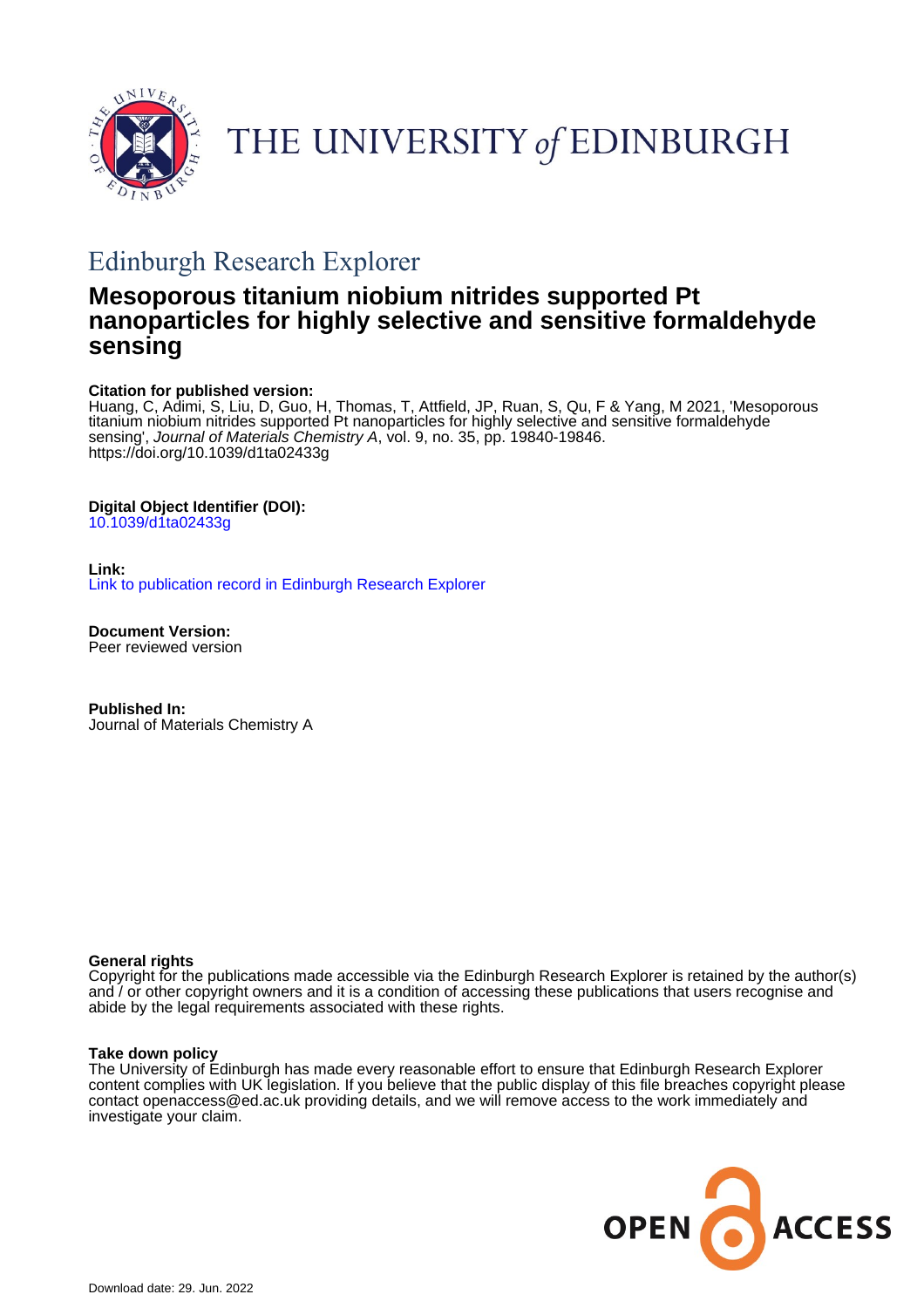# ARTICLE

Received 00th January 20xx, Accepted 00th January 20xx

DOI: 10.1039/x0xx00000x

# **Mesoporous titanium niobium nitrides supported Pt nanoparticles for highly selective and sensitive formaldehyde sensing**

Chaozhu Huang<sup>b,c</sup>, Samira Adimi<sup>a</sup>, Dongliang Liu<sup>b</sup>, Haichuan Guo<sup>b</sup>, Tiju Thomas<sup>d</sup>, J. Paul Attfield<sup>e</sup>, Fengdong Qu<sup>b\*</sup> and Minghui Yang<sup>b,c\*</sup>

Proton exchange membrane fuel cell (PEMFC) gas sensor is a promising and novel gas sensing device. However, the poor sensitivity and strong cross sensitivity of commercial carbon-supported-platinum (Pt/C) remain obstacles to its utilization. Here, we demonstrate that the issue can be addressed using mesoporous titanium niobium nitrides (Ti<sub>0.75</sub>Nb<sub>0.25</sub>N) synthesized using a solid-solid phase separation process. Pt nanoparticles supported on ternary transition metal nitrides enable strong metal support interaction (SMSI), which changes the surface electronic structure and catalytic activity of the electrode material. Compared with Pt/C-sensor, the selectivity of Pt/Ti<sub>0.75</sub>Nb<sub>0.25</sub>N-based sensor to formaldehyde (HCHO) is significantly higher, while the response to other gases is effectively inhibited. In mixed gas tests, HCHO sensing of Pt/Ti<sub>0.75</sub>Nb<sub>0.25</sub>N-sensor is still not affected (within 3.5% of the standard deviation limit). Furthermore, the Pt/Ti<sub>0.75</sub>Nb<sub>0.25</sub>Nsensor exhibits a much higher sensitivity (0.208 μA/ppm) toward HCHO when compared to Pt/C-sensor (0.058 μA/ppm). The Pt/Ti<sub>0.75</sub>Nb<sub>0.25</sub>N-sensor also exhibits extraordinary long-term stability due to the electrochemical stability and SMSI of the electrode material. This work hence points to the design and development of a new sensing electrode system, which offers a combination of high selectivity and sensitivity when used in fuel-cell gas sensors.

# **Introduction**

Toxic and harmful gases/vapors pose significant potential risks to the human and ecological health. $1-3$  This is also a concern in indoor environments which have relatively slow air circulation and air replacement.<sup>4, 5</sup> Formaldehyde, which is classified as GroupⅠ human carcinogen by IARC (International Agency for Research on Cancer), is a common and dangerous indoor air pollutant.<sup>6</sup> Inhaled formaldehyde is rapidly absorbed in the respiratory tract and gastrointestinal tract.<sup>7</sup> It reacts with nucleophilic compounds in the body due to its high solubility in aqueous solvents and electrophilic properties.<sup>8</sup> This stimulates the eyes, nasal mucosa, alveoli and immune system, and leads to a series of adverse effects such as rhinitis, pulmonary edema and even leukemia.<sup>9-11</sup> The threshold value

*c. Center of Materials Science and Optoelectronics Engineering, University of Chinese Academy of Sciences, Beijing 100049, China*

† Footnotes relating to the title and/or authors should appear here.

of formaldehyde is recommended to be 100 ppb according to ACGIH (American Conference of Governmental Industrial Hygienists).<sup>12</sup> However, the lowest level of human sensory stimulation is 400-500 ppb. $^{13}$  Currently liquid chromatography and spectrophotometry are often used to detect trace formaldehyde in the  $air.^{14}$  However, these instruments are accompanied by a series of shortcomings, such it being timeconsuming, associated with high costs and complicated processes.<sup>15, 16</sup> In this context, it is indispensable to develop an in-situ formaldehyde detection equipment with high sensitivity, good selectivity and wide detection range.<sup>17</sup>

Proton exchange membrane fuel cell (PEMFC) type gas sensors have been considered as one of the most promising gas detection equipment due to its low power consumption (in fact it has no need for external voltage and works at room temperature), low associated costs along with features such as portability, good linear signal and fast response.<sup>18, 19</sup> In order to ensure practical benefits of PEMFC in the field of gas sensing, the following problems of Pt/C electrode materials must be solved: (i) poor selectivity to target gas, (ii) low sensitivity and (iii) sensitivity drift during long-term operation.<sup>20</sup> Recently, various efforts have been attempted to surmount these challenges. The modification of carbon support materials affects the surface electronic structure of Pt nanoparticles, such as acid treated carbon fibers, graphenecarbon black hybrid and S-doped carbon layer. $21-23$  Although this strategy can effectively improve the performance of fuel cells, they still have the limitations of stability and selectivity

*a.State Key Laboratory on Integrated Optoelectronics, College of Electronic Science and Engineering, Jilin University, Changchun, 130012, China*

*b.Ningbo Institute of Materials Technology & Engineering, Chinese Academy of Sciences, Ningbo, 315201, China*

*d.Department of Metallurgical and Materials Engineering, Indian Institute of* 

*Technology Madras, Adyar, Chennai-600036, India e.Centre for Science at Extreme Conditions and School of Chemistry, University of Edinburgh, King's Buildings, May field Road, Edinburgh, EH93JZ, United Kingdom*

Electronic Supplementary Information (ESI) available: [details of any supplementary information available should be included here]. See DOI: 10.1039/x0xx00000x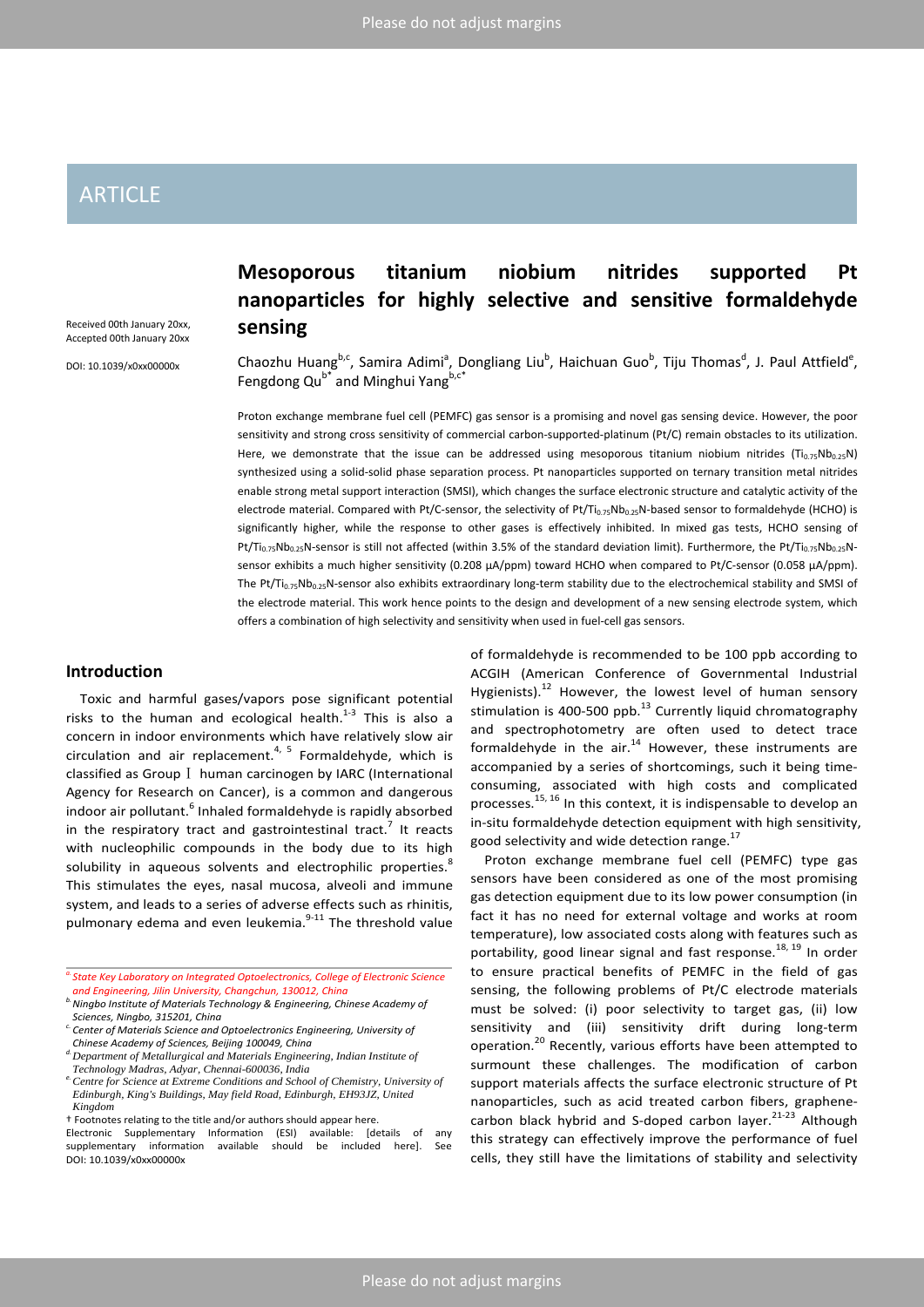due to the weak metal-support interaction. In addition, the synergistic effect of binary metal catalysts is also investigated. For example, Pt-Sn/C<sup>24</sup>, Pt-Ni/C<sup>25</sup> Pt-Cu/C<sup>26</sup> and Pt<sub>x</sub>Pd<sub>v</sub>/C<sup>27</sup> can be used to improve the gas sensing performance of sensors. However, the compositional segregation of Pt alloy nanoparticles and the poor electrochemical stability of carbon will aggravate the sensitivity drift of the sensor during longterm operation.<sup>28</sup> To this end, Lu, Yang and Wei et al. have developed finely dispersed iron hydroxide clusters anchored on Pt which enhances the selectivity of fuel cells.<sup>29</sup> This almost meets the requirements of ideal electrode materials due to the strong metal support interaction, good electrochemical stability and no composition segregation, except for the complex process, high cost and low yield in the synthesis of atomic scale support.

Transition metal nitrides (TMNs) have been extensively studied as high-performance catalysts in various applications, including electrocatalysts<sup>30, 31</sup>, capacitors<sup>32</sup>, Zn-air cells<sup>33</sup>, and fuel cells $34$  due to their high conductivity, high catalytic activity and thermal and electrochemical stability.<sup>35, 36</sup> Particularly, some mesoporous transition metal nitrides such as  $TiN<sup>37</sup>$  and  $WN^{20}$  are known to possess outstanding co-catalytic properties and can effectively replace carbon black support to improve the gas sensing performance of fuel cell gas sensors. The porous nature not only ensures the uniform dispersion of Pt nanoparticles, but also provides sufficient number of channels and active sites for gas diffusion and adsorption.  $38, 39$  To further improve the 3S (selectivity, sensitivity and stability) sensing index of electrode sensing materials, a feasible scheme is to regulate the composition of TMNs.

Ternary TMNs with appropriate composition offers superior performance as a catalyst support material which surpasses the advantages offered by binary nitrides.<sup>40</sup> For instance, mesoporous  $Ti_{0.5}Cr_{0.5}N$  can act as a highly active catalyst support for the electrooxidation of formic acid and methanol.<sup>41</sup> This is ascribed to the strong metal-support interactions at the interface. The combination of noble metal and support transforms the adsorption energy and catalytic activity of the detection gas on the catalyst surface, thus improving the selective catalysis of specific molecules. $42$  The appropriate surface electronic structure constructed by strong bonding links promote the concentration-dependent response of the sensor.

Herein, we investigate the mesoporous titanium niobium nitrides as the support material of sensing electrode to improve the selectivity and sensitivity of fuel cell gas sensor. By replacing carbon black with best performing ternary nitride with nominal composition -Ti $_{0.75}$ Nb $_{0.25}$ N - as the support of Pt, enables significant improvement in formaldehyde gas sensing performance. Pt/Ti<sub>0.75</sub>Nb<sub>0.25</sub>N exhibits desirableformaldehyde selectivity with negligible cross sensitivity to other interfering gases/vapors. The sensitivity (0.208 μA/ppm) is 3.6 times higher than that of commercial Pt/C (0.058 μA/ppm). In addition, the limit of detection (LoD) is 100ppb, and the sensor's long term tolerance is found to be excellent (99% of initial value after two months of continuous operation).

### **Experimental section**

#### **Materials**

Zinc oxide (ZnO, 99%), isopropanol (anhydrous, 99.5%), methanol (CH<sub>3</sub>OH, 99%), ethanol (C<sub>2</sub>H<sub>5</sub>OH, 99%) and ethylene glycol (anhydrous, 99%) are purchased from purchased from Sinopharm Chemical Reagent Co., Ltd (Shanghai, China). Titanium oxide (TiO<sub>2</sub>, 99%), Niobium oxide (Nb<sub>2</sub>O<sub>5</sub>, 99.9%), formaldehyde (HCHO, 37 wt%), carbon disulfide  $(CS_2, 99.9%)$ and Chloroplatinic acid hexahydrate  $(H_2PtCl_6·6H_2O, 99.9%)$  are purchased from Aladdin (Shanghai, China). The commercial Platinum Black on Carbon Black (Pt/C, 20 wt% Pt) is purchased from Johnson Matthey (Shanghai, China). Hydrogen (H<sub>2</sub>, 99.9%) and carbon monoxide (CO, 99%) are purchased from Wanli Gas Chemical Co., Ltd (Ningbo, China).

#### **Materials synthesis and device fabrication**

Preparation of mesoporous Ti<sub>x</sub>Nb<sub>1-x</sub>N: Five mesoporous nitrides with different Ti, Nb stoichiometric ratios are synthesized by solid-solid separation method. The solid solutions of metal oxide precursors (MOP) are prepared by preheating specific metal oxides of ZnO, TiO<sub>2</sub>, and Nb<sub>2</sub>O<sub>5</sub> at 600 °C and 1250 °C for 6 h and 8 h. Ti<sub>x</sub>Nb<sub>1-x</sub>N is prepared using ammonolysis of 0.4-0.8 g MOP in a quartz boat. The boat is put into a ceramic pipe with sealing ring. The end-caps are connected with the welding valve to link the pipeline to both the input and output of gas. Anhydrous high-purity ammonia gas is introduced into the tubular furnace with air removed by vacuum pump. The MOP is heated to 850 °C for 12 h to form corresponding nitrides and the sample is cooled to room temperature in 3-5 h under an ammonia flow. Prior to the removal of ceramic tube from the tubular furnace, argon is introduced to discharge ammonia to prevent back suction. The ceramic tube with a slight open is placed in the laboratory for 24 h to slowly expose the ammonolysis products to the air.

**Preparation of Pt/Ti<sub>x</sub>Nb<sub>1-x</sub>N**: Firstly, the 50 mg Ti<sub>x</sub>Nb<sub>1-x</sub>N is suspended in the 50 ml ethylene glycol and dispersed using ultrasonic stirring. 33.2 mg  $H_2PtCl_6$  is added to the suspension above and it is then sonicated in an ice water. The suspension is subjected to hydrothermal reaction at 140 °C for 3 h. Subsequently, the suspension is vacuum filtered using Nylon-66 filter membranes and the precipitate is washed with deionized water and alcohol. And then, the powders obtained are dried at 60 °C overnight to obtain the product. The actual Pt loading of  $Ti_{0.75}Nb_{0.25}N$  and Pt/C(JM) are17.7 wt% and 17.2 wt% (ICP), respectively.

**Sensor fabrication**: 5 mg Ti<sub>x</sub>Nb<sub>1-x</sub>N and 40 μL 5 wt% Nafion (DUPONT, USA.) are added into 800 μl isopropanol and deionized water, and the catalyst ink is obtained using ultrasonication. The ink is loaded onto the surface of carbon paper (Shanghai Hesen Co., Ltd.) by using air spraying at 90 °C. Then, two sheets of carbon paper are combined with Nafion N115 membrane (DUPONT, USA.). Two pieces of PTFE membrane are used as protective layer and are hot pressed at 90 °C and 1 MPa for 120 s. After that, the PTFE membrane is torn off and the membrane electrode assembly (MEA) is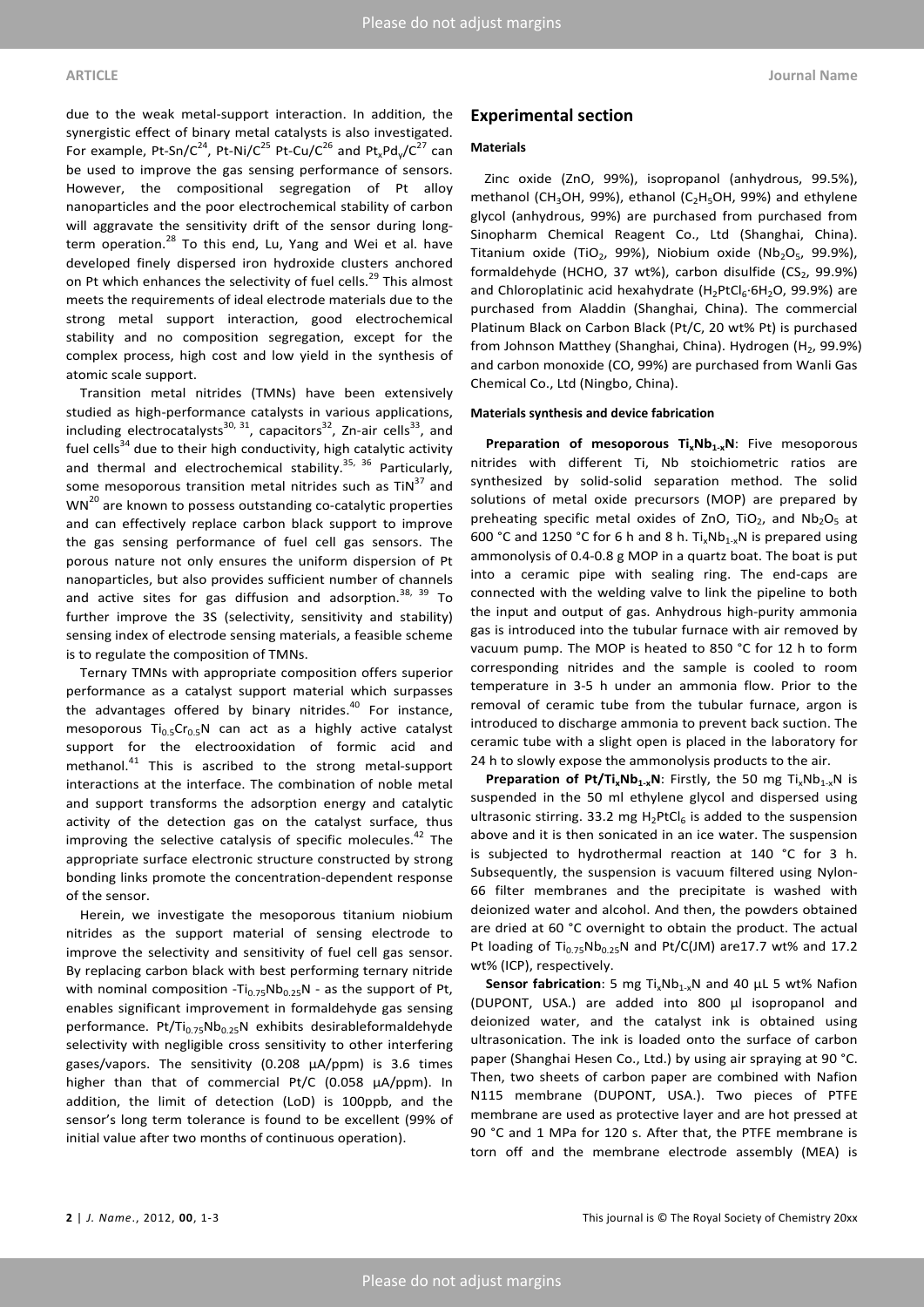### **Journal Name ARTICLE**

obtained. MEA is cut to match the size of brass electrode (1.0 cm in diameter). It is then combined with brass electrode by hot melt adhesive to form a small fuel cell. Then, the cathode of the sensor is sealed with a water container containing absorbent cotton soaked in deionized water. During the operation of the sensor, the counter electrode is sealed in the isolation chamber filled with wet air, and the working electrode is exposed to the external target gas.

#### **Characterization**

X-ray powder diffraction (XRD) is carried out using a powder X-ray diffraction (Rigaku MiniFlex 600, Japan) with Cu K<sub>α</sub> radiation at  $\lambda$  = 1.5418 Å, scanning speed: 0.1° min<sup>-1</sup>, 2θ range of 10-85°. The surface morphology of the material is studied using scanning electron microscope (SEM) (Verios G4 UC, USA). High-resolution transmission electron microscopy (HRTEM) and the high-angle annular dark field scanning transmission electron microscope (HAADF-STEM) are performed through Talos F200x (America). X-ray photoelectron spectroscopy (AXIS SUPRA, UK) is used to analyze the atomic chemical valence states of the contaminated sample surface. The actual content of platinum in  $Ti_{0.75}Nb_{0.25}N$  and commercial platinum-carbon is determined using inductively coupled plasma emission spectrometer (SPECTROARCOS  $\Pi$ , Germany). Brunauer-Emmett-Teller (BET) analysis of  $Ti_{0.75}Nb_{0.25}N$  is characterized by automatic specific surface area and micropore analyzer (ASAP2020HD88, America).

#### **Gas sensing measurements**

Figure S1 shows the real picture and schematic diagram of the test system. The multichannel potentiostat (CHI1030C, Shanghai Chenhua Instrument Co., Ltd) is used to test the gas sensing performance in the chronoamperometry mode at zero potential applied. All sensors are kept in 95% humidity for 24 h before connecting them to the working circuit. The anode and cathode of the gas sensor are respectively connected to the working electrode, counter electrode and reference electrode, and no other electrical equipment is connected. Before gas sensing, the sensor operates in air for 5-10 min to obtain a stable reference current  $(I_0)$ . The difference between the gas sensing current  $(I_G)$  and  $I_Q$  is defined as the response current (*ΔI*). The sensitivity of the sensor is the linear fitting slope between *ΔI* and gas concentration. When the sensor is put into or taken out of the gas, the current change value is 90% of the *ΔI* value, which is defined as the response recovery time. The protons and electrons produced by gas electrode reaction are conducted through Nafion membrane and external circuit respectively. The response value and response recovery time of the sensor correspond to the type and concentration of the gas. Therefore, the multi-channel voltage regulator is used to collect the current signal as a function of time to analyze the performance of the sensor. All gases/vapors to be measured in this work are from commercial high purity gases or solutions. The concentration of the target gas is prepared by using the gas distribution formula (see supplementary information for details), and the air is used as the background gas. Except for

the experiments to explore the influence of humidity, all the tests are conducted at 25 °C and 50% RH.

### **Results and discussion**

PEMFC gas sensor is a symmetrical layered structure composed of two metal electrodes, two gas diffusion layers, two gas sensing layers and solid electrolyte membrane (Figure 1).The gas diffusion layer not only ensures the efficient gas diffusion, but also supports and protects the catalyst of the sensing layer and maintains the shape of the MEA.<sup>43</sup> The sensing layer composed of electrode catalyst (Pt/Ti<sub>0.75</sub>Nb<sub>0.25</sub>N in this work) is in close contact with solid electrolyte through ionomer (Nafion solution in this work). The target gas is catalytically oxidized at the three-phase interface of the sensing layer, and the generated protons are conducted to the counter electrode by the Nafion membrane. For obtaining the mesoporous  $Ti_xNb_{1-x}N$  deposited with Pt nanoparticles, Zn containing molten precursor are first heated under a flow of ammonia gas to reduce the metal oxides to mesoporous nitrides. The formation of mesoporous nitride materials is due to the evaporation loss of Zn, three oxygen anions are replaced by two nitrogen anions. During the ammonolysis process, the oxide precursor loses oxygen and forms water, resulting in the condensation of nanoscale voids and further sintering to obtain mesoporous structure. Followed Pt nanoparticles are deposited by reducing chloroplatinic acid  $(H_2PtCl_6·6H_2O)$  with ethylene glycol. After the reaction, we obtain free-flowing black crystalline powers of Pt/Ti<sub>x</sub>Nb<sub>1-x</sub>N (*Figure S2 and Table S1*, *Supplementary Information*).



Figure 1. Structure and performance characteristics of proton exchange membrane fuel cell (PEMFC) gas sensor. Left: schematic illustration of PEMFC sensor. Middle: microstructure of sensing layer of working electrode. Right: gas sensing at the working electrode (take formaldehyde detection as an example).

The Rietveld-refined powder XRD pattern of  $Ti_{0.75}Nb_{0.25}N$ and Pt/Ti<sub>0.75</sub>Nb<sub>0.25</sub>N confirm the successful synthesis of ternary crystalline nitrides and Pt NPs. The diffraction peaks of the samples are indexed by face centered cubic structure (space group:  $Fm\overline{3}m$ ), and the cell parameters respectively are a =4.249(4) Å (Ti<sub>0.75</sub>Nb<sub>0.25</sub>N) and a = 3.925(3) Å (Pt), residuals wR  $= 10.97\%$ , R = 8.27% (Figure 2a). To confirm the detailed surface chemical states of catalyst, we carried out X-ray photoelectron spectroscopy analysis (*Figure S3, Supplementary Information*). The spectra are modified with C 1s reference at the binding energy of 284.8 eV. Figure 2b shows high-resolution Pt 4f spectra of Pt/Ti $_{0.75}$ Nb $_{0.25}$ N and Pt/C. The relative area of Pt (0), i.e. the integral strength in Pt/Ti<sub>0.75</sub>Nb<sub>0.25</sub>N catalyst is larger than that of Pt/C catalyst, which is conducive to improve the catalytic activity of the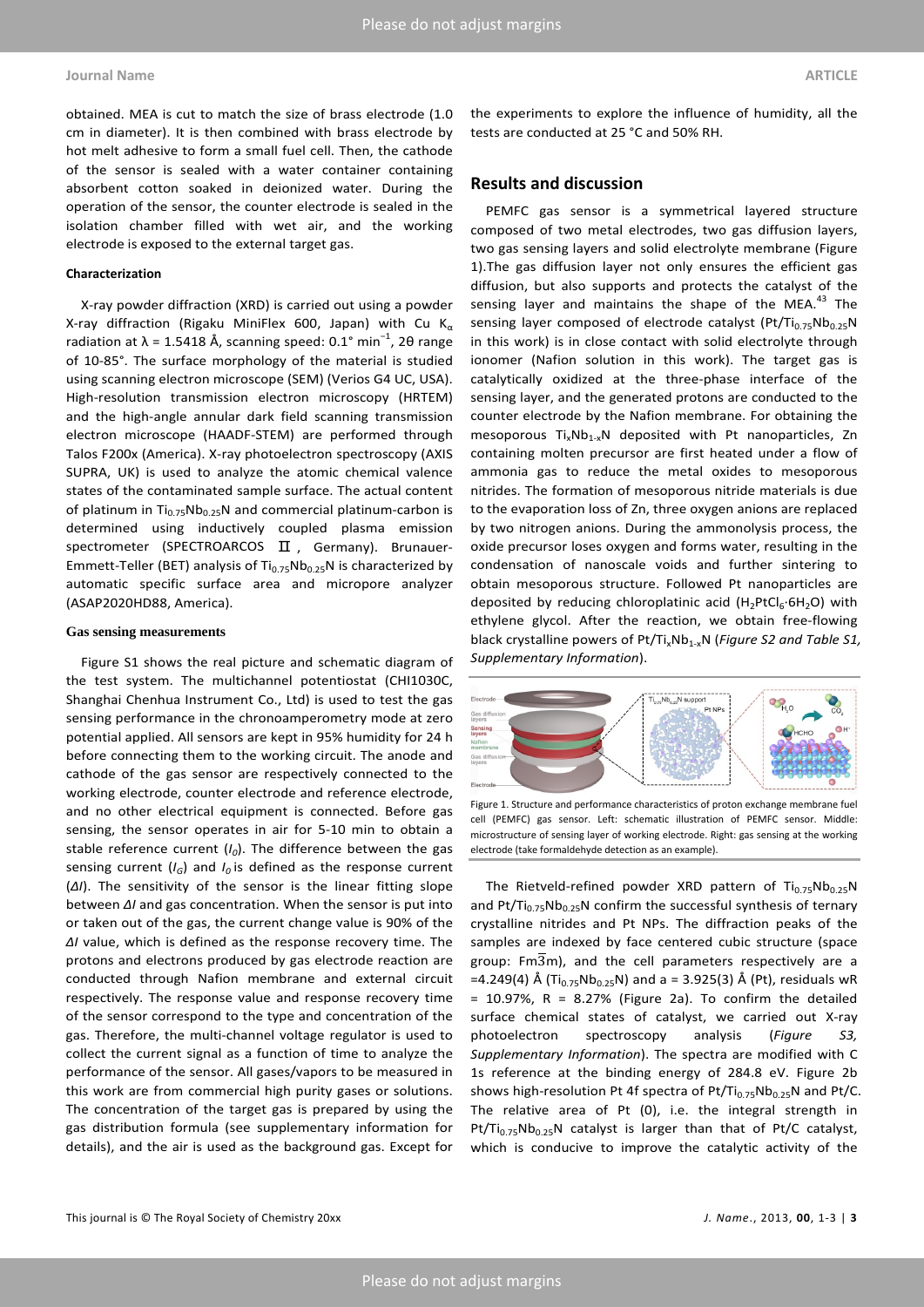sensing electrode.<sup>44</sup> Compared with Pt/C catalyst, the Pt 4f (0) bonding energy of  $Pt/Ti_{0.75}Nb_{0.25}N$  has a negative shift of about 0.98 eV. This confirms the strong interaction between Pt and  $Ti_{0.75}Nb_{0.25}N$ .<sup>45</sup> The negative shift of binding energy indicates that the nitrides supports supply electrons to Pt nanoparticles. This leads to the change of the surface electronic structure of Pt, which enhances the gas sensing response and provides suitable electronic structure. 46

The porosity of the support material is further confirmed by scanning electron microscopy (SEM), as shown in Figure 2c and Figure S4. It is obvious that mesoporous nitrides with pore size of about 10-30 nm have been formed. This is a well-known range of effective mesoporous size and can significantly promote the gas diffusion characteristics. The results of transmission electron microscope (TEM) and high-resolution TEM (HRTEM) image indicate that the crystalline Pt nanoparticles are uniformly deposited on the surface of support material (Figure 2d-e). And the samples lattice fringes with 2.16 Å for the (200) plane of  $Ti_{0.75}Nb_{0.25}N$  and 2.24 Å for (111) plane of Pt are detected. As illustrated in Figure 2f, we calculated the Pt NPs size distribution of  $Pt/Ti_{0.75}Nb_{0.25}N$  and its average diameter is concentrated in the range of 1.5-3 nm. The high-angle annular dark-field scanning TEM (HAADF-STEM) image of catalyzer and the corresponding EDX mapping image of Ti, Nb, N and Pt elements (Figure 2g) reveal a similar and uniform distribution further indicating that ternary nitrides has successful synthesis and Pt NPs has uniformly loaded.



Figure 2.a) The Rietveld fitted powder X-ray diffraction pattern of  $Ti_{0.75}Nb_{0.25}N$  and Pt/Ti<sub>0.75</sub>Nb<sub>0.25</sub>N. b) X-ray photoelectron spectroscopy spectra of Pt/Ti<sub>0.75</sub>Nb<sub>0.25</sub>N and Pt/C (Johnson Matthey) in the Pt 4f region. c) SEM images of Ti<sub>0.75</sub>Nb<sub>0.25</sub>N. d) TEM images of Pt/Ti<sub>0.75</sub>Nb<sub>0.25</sub>N and e) HRTEM image of Pt/Ti<sub>0.75</sub>Nb<sub>0.25</sub>N. f) Pt size distribution of Pt/Ti<sub>0.75</sub>Nb<sub>0.25</sub>N. g) HAADF-STEMimage and corresponding elemental mapping of EDX mapping images of Ti, Nb, N and Pt.

A large number of interconnected pores indicate that the surface of Pt/Ti<sub>0.75</sub>Nb<sub>0.25</sub>N has good gas accessibility due to its porous nature.<sup>47</sup> This result can be verified by Brunauer-Emmett-Teller (BET) analysis (*Figure S5, Supplementary*  *Information*). The specific surface area and pore distribution of electrode materials are analyzed by nitrogen adsorption and desorption isotherm at 77 K. The results indicate that  $Ti<sub>0.75</sub>Nb<sub>0.25</sub>N$  shows type IV isotherms with H3 hysteresis loops and the Barrett-Joyner-Halenda (BJH) surface area is 37.4  $m^2 g$  $1$ . The pore size distribution is mainly in the range of 10-30 nm, and the average pore size is 23.1 nm. This indicates the existence of mesopores formed by  $Zn^{2+}$  reduction and sublimation. The support materials with large specific surface area significantly increase the gas sensing reaction sites and gas channels of the catalyst. In addition, the rich mesoporous structure is also conducive to the transmission of water vapor, which is necessary for the normal operation of the fuel cell sensor, thus reducing the dependence of the sensor on external humidity.<sup>48, 49</sup> Combined with the results of SEM, TEM and BET analysis, the mesoporous  $Ti_{0.75}Nb_{0.25}N$  with high volume specific surface area and high gas accessibility is an ideal support for Pt NPs.

In order to clearly verify the influence of nitride composition on gas sensing characteristics, we prepared five electrode catalyst supports with different Ti, Nb element ratios for formaldehyde gas sensing. The dynamic sensing transients of  $Pt/Ti_xNb_{1-x}N$  sensors toward 50 ppm formaldehyde are shown in Figure 3a and S6. The response of ternary nitrides to 50 ppm HCHO are significantly higher than that of corresponding binary nitride. This indicates that the ternary nitrides with more complex electronic structure exhibits better co-catalytic for formaldehyde sensing. Interestingly,  $Ti_{0.75}Nb_{0.25}N$  exhibits the highest response to 50 ppm HCHO. The suitable composition of ternary nitride can greatly enhance the catalytic oxidation of formaldehyde on the anode of the sensor. The greatly enhanced sensing performance may be due to the strongest interaction between  $Ti_{0.75}Nb_{0.25}N$  and Pt, which is conducive to the transfer more electrons of supports to the Pt, leading to the catalytic oxidation of the gas.<sup>44</sup>



Figure 3. a) The response transients of  $Pt/T_{1x}Nb_{1-x}N$  sensor to 50 ppm formaldehyde. b) Real-time responses and c) formaldehyde concentration dependent response value of Pt/Ti<sub>x</sub>Nb<sub>1-x</sub>N and Pt/C sensor to 0.1-50 ppm formaldehyde. d) The 6-cycle dynamic sensor response verifies the repeatability of the  $Pt/Ti_{0.75}Nb_{0.25}N$  sensor to 50ppm formaldehyde. e) Comparison of response attenuation of Pt/Ti<sub>0.75</sub>Nb<sub>0.25</sub>N and Pt/Cbased sensor in detecting 50ppm formaldehyde within two months. f) Normalized realtime responses of Pt/Ti<sub>0.75</sub>Nb<sub>0.25</sub>N and Pt/C-based sensor to 50 ppm formaldehyde at different aging states.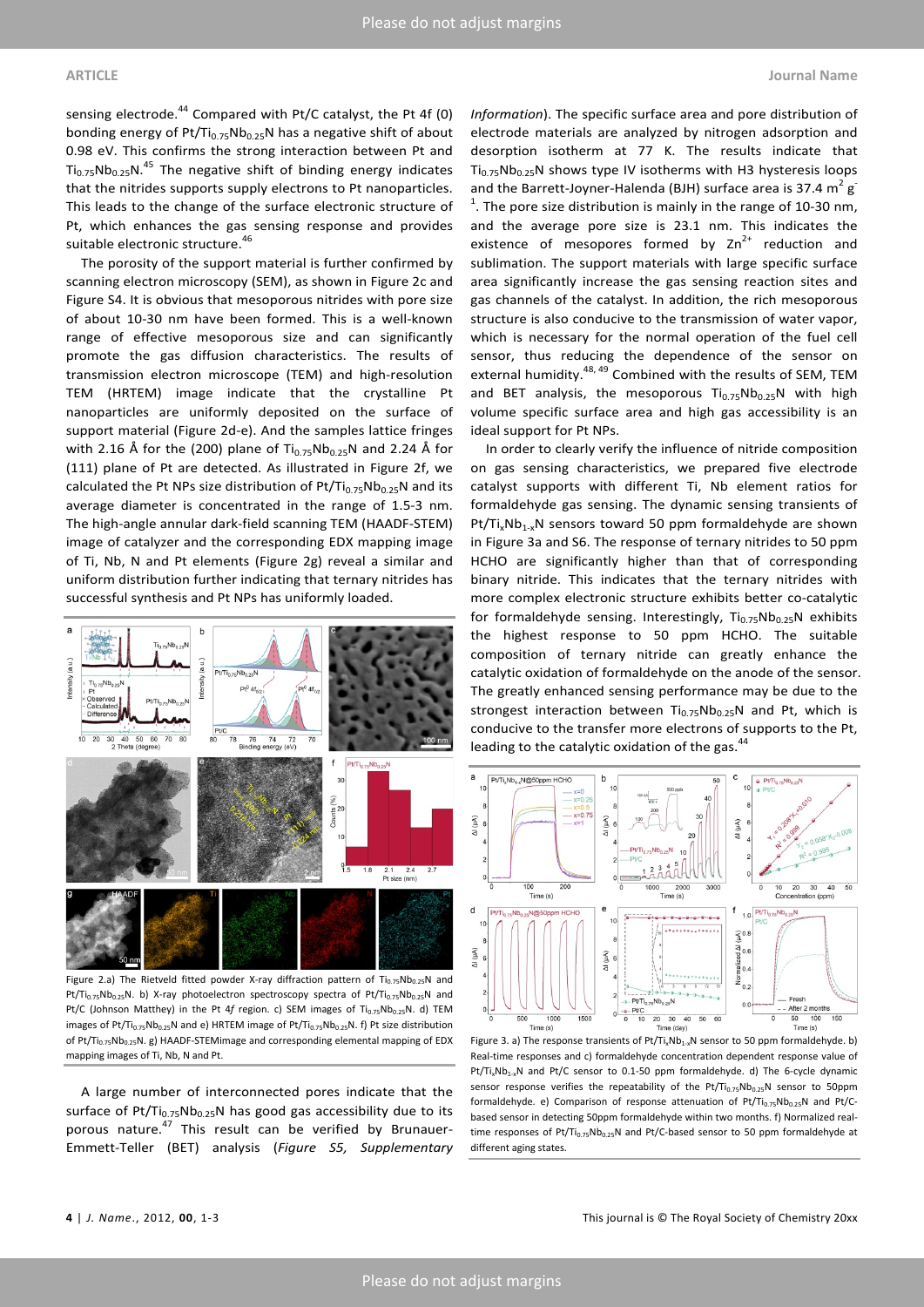### **Journal Name ARTICLE**

To clearly compare the sensing characteristics of  $Pt/Ti_{0.75}Nb_{0.25}N-based$  sensor and Pt/C-based sensor toward formaldehyde, response to various concentration (from 100 ppb to 50 ppm) are measured (Figure 3b). Delightfully, the Pt/Ti<sub>0.75</sub>Nb<sub>0.25</sub>N sensor performs well in the ranges of ppm and ppb. Furthermore, the response of  $Pt/Ti_{0.75}Nb_{0.25}N$  sensor is 2.97-4.36 times higher than that of Pt/C sensor at the same concentration of formaldehyde. The response current of  $Pt/Ti_{0.75}Nb_{0.25}N$  sensor and Pt/C sensor in various concentrations of formaldehyde is fitted linearly, and the function of *ΔI* for concentration is obtained, as shown in Figure 3c. Both the sensors exhibit superlative linear response to formaldehyde in the range of 100 ppb-50 ppm, however the sensitivity of Pt/Ti<sub>0.75</sub>Nb<sub>0.25</sub>N sensor (0.208  $\mu$ A/ppm) is much higher than that of Pt/C sensor (0.058 μA/ppm).

The LoD of Pt/Ti $_{0.75}$ Nb<sub>0.25</sub>N and Pt/C is obtained by exposing the sensors to formaldehyde vapor with increasing concentration and measuring the current of the circuit. According to the inset of Figure 3b, the LoD of  $Pt/Ti_{0.75}Nb_{0.25}N$ is 100 ppb, while Pt/C lacks recognizable response signals in formaldehyde of 200 ppb. In order to further verify the potential of the sensor for ppb-level formaldehyde, we explore their theoretical LoD by the root mean square deviation (RMSD) method.<sup>50</sup> Supplementary Figure S7 shows the baseline current of  $Pt/Ti_{0.75}Nb_{0.25}N$  and Pt/C sensors operating in air for 20 minutes, and the noise (σ) of current signal is calculated to be 0.26 nA and 0.59 nA, respectively. The theoretical LOD is defined as 3σ/S (S is the sensitivity of the sensor) by signal-to-noise ratio (SNR), and the calculated results of Pt/Ti<sub>0.75</sub>Nb<sub>0.25</sub>N and Pt/C sensors are 3.7 ppb and 30.5 ppb respectively. The enhancement of LoD is attributed to the following: (i) low current fluctuation is beneficial to obtain recognizable response signal, and (ii) the strong interaction between support and metal promotes the oxidation of gas adsorbed on the catalyst surface.

The signal attenuation of sensors during long-term operation is a long-standing problem, which greatly reduces sensor accuracy and service life and increases the risk of unreliable sensing results.<sup>51</sup> The stability of Pt/Ti<sub>0.75</sub>Nb<sub>0.25</sub>N sensor for formaldehyde detection is demonstrated using repeatability test and long-term tolerance test. As shown in Figure 3d, the response variation of the sensor in 6 cycles of 50 ppm formaldehyde detection is less than 0.7%. The average real-time response of repeatability detection retains good consistency to all cycles with only slight deviations (Figure S8a). This verifies the reliable repeatability of the sensor for formaldehyde detection.

When these sensors are subjected to long-term stability tests for 60 days, the variation curves of *ΔI* for 50 ppm formaldehyde are presented in Figure 3e. The Pt/Ti<sub>0.75</sub>Nb<sub>0.25</sub>N sensor exhibits excellent long-term stability (maintaining 99% initial response) with only slight fluctuation of *ΔI* during the two-month tolerance test. This may be attributed to its strong interaction, which can significantly inhibit the aggregation and desorption of Pt, resulting in outstanding stability and durability. By comparison, the Pt/C sensor suffer serious fluctuation and attenuation in the first 15 days of the test, and

the response proceed to further continuous drop in the next 45 days. Therefore, the sensor only maintains 57% of the initial performance after 2 months. As shown in Figure 3f, the normalized real-time sensing transient of  $Pt/Ti_{0.75}Nb_{0.25}N$  after 2 months basically coincides with the initial response (the response and recovery time lag slightly), while the Pt/C is significantly attenuated and scrapped.

The real-time and rapid detection of target gas as well depends on the response and recovery characteristics of the sensor. The *ΔI-t* curves of the Pt/Ti<sub>0.75</sub>Nb<sub>0.25</sub>N and Pt/C sensor to 50 ppm formaldehyde are shown in Figure 4a. The response and recovery time of  $Pt/Ti_{0.75}Nb_{0.25}N$  are 14 s and 19 s respectively, which are only 37% and 33% of commercial Pt/C (38 s and 57 s). This exhibits obvious advantages for formaldehyde detection, especially for electrochemical sensors working at room temperature. The sensing characteristics of formaldehyde gas sensors reported in recent years are summarized in Table S2 and this work exhibits advantages in stability, sensitivity and rapid detection.



Figure 4. a) Real time response transient of  $Pt/Ti_{0.75}Nb_{0.25}N$  and  $Pt/C$  sensor to 50 ppm formaldehyde (HCHO). b) Selectivity and c) selectivity improvements for Pt/Ti<sub>0.75</sub>Nb<sub>0.25</sub>N and Pt/C sensor toward various analyte gases. d) Sensor response of Pt/Ti<sub>0.75</sub>Nb<sub>0.25</sub>N to a transient of 50 ppm formaldehyde followed by five transients of mixed gases of 50 ppm formaldehyde and 50 ppm methanol (CH<sub>3</sub>OH), 50 ppm ethanol (C<sub>2</sub>H<sub>5</sub>OH), 50 ppm carbon disulfide (CS<sub>2</sub>), 50 ppm carbon monoxide (CO) and 50 ppm hydrogen  $(H_2)$ , respectively. e) The response of the sensor fluctuates only slightly during exposure to different gas mixtures.

To verify the Pt/Ti $_{0.75}$ Nb<sub>0.25</sub>N sensor is superior to Pt/C sensor in selectivity, we conducted the experiment on 50 ppm formaldehyde (HCHO), methanol (CH<sub>3</sub>OH), ethanol (C<sub>2</sub>H<sub>5</sub>OH), hydrogen  $(H_2)$ , carbon monoxide (CO) and carbon disulfide (CS<sub>2</sub>) under the same conditions (Figure 4b). The response current of Pt/Ti<sub>0.75</sub>Nb<sub>0.25</sub>N to 50 ppm formaldehyde is 10.43  $\mu$ A, which is significantly higher than the other interfering gases/vapors (0.32-1.23 μA). However, the response of Pt/C sensor to some interfering gases (CO and  $C_2H_5OH$ ) is higher than that of formaldehyde. Hence the strong cross sensitivity hinders its practicability. We intuitively confirm that  $Pt/Ti_{0.75}Nb_{0.25}N$ exhibit better selectivity for formaldehyde by calculating the improved selectivity (ΔI<sub>HCHO</sub>/ΔI<sub>other gas</sub>) of the sensor (Figure 4c). The above clearly indicate that  $Ti_{0.75}Nb_{0.25}N$  as a catalyst support can effectively enhance the formaldehyde sensing and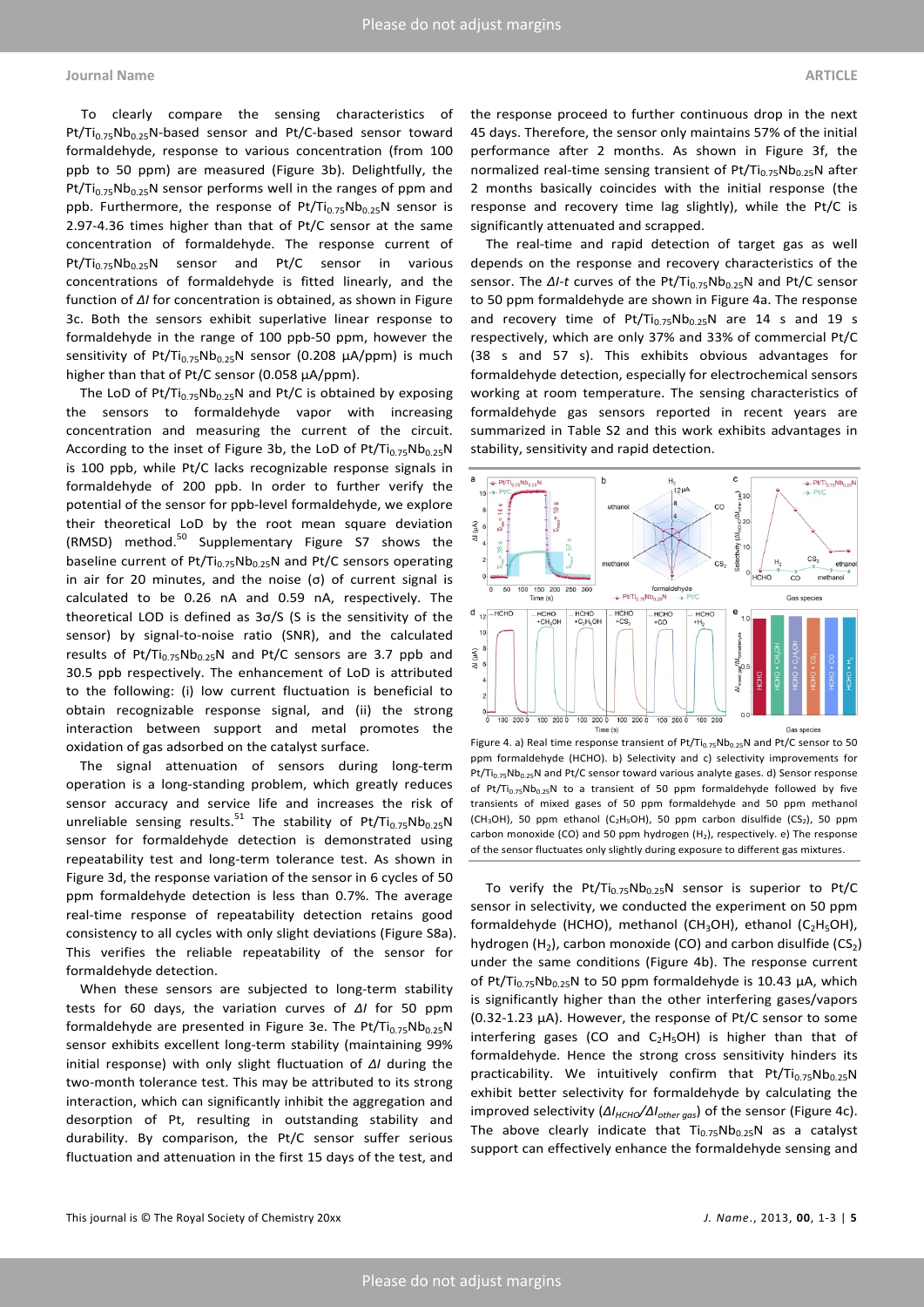inhibit the response of other gases. The increase of selectivity of Pt/Ti<sub>0.75</sub>Nb<sub>0.25</sub>N sensor may be due to the change of adsorption and electrochemical activity of the catalyst for different gases. $52$  By controlling the composition of support materials, more complex surface electronic structure can be constructed and the synergistic effect between catalyst and support materials can be increased. $53$  This changes the gas adsorption at the three-phase reaction interface and the catalytic activity of gas sensing materials for different gases.

For practical applications, poor selectivity in complex detection scenarios is prone to false alarms.<sup>54</sup> Figure 4d shows the transient response of  $Pt/Ti_{0.75}Nb_{0.25}N$  to 50 ppm formaldehyde and a mixture of 50 ppm formaldehyde and 50 ppm interfering gas. The response of the sensor to mixed gas is within 3.5% of the standard deviation limit for 50 ppm formaldehyde (Figure 4e). It is obvious that the sensor has the feasibility of highly selective detection of formaldehyde under realistic conditions.

The SMSI is the key factor for the excellent selectivity, sensitivity, LoD and stability of  $Pt/Ti_{0.75}Nb_{0.25}N$  sensor. In order to further verify the SMSI between Pt and support, density functional theory (DFT) is used to explore the formation energy (Figure S10). The formation energy between  $Ti_{0.75}Nb_{0.25}N$  and Pt (-2.41 eV) is obviously smaller than that between C and Pt (2.16 eV). Low formation energy is contribute to electron transfer, which improves the stability and SMSI of gas sensing catalyst.<sup>55</sup>

In addition, relative humidity (RH) is another important factor that can be explored to affect the gas sensing performance of the sensor.<sup>56-58</sup> As shown in Figure S11, the response of the sensor to 50 ppm formaldehyde under different RH (11%, 33%, 55%, 75% and 95%) is detected. According to the comparison of response transients and *ΔI* under different humidity conditions, RH has little effect on the performance of the sensor. The signal drift of the sensor is less than 6% of the initial value when the *ΔI* of 11% RH is selected as the reference. This may be due to the fact that the sensor is equipped with a cathode sealed chamber, and its high humidity gas can effectively soak MEA. Therefore, the performance of the sensor is less affected by the external humidity.

## **Conclusions**

In summary, we successfully synthesized mesoporous  $Ti_{0.75}Nb_{0.25}N$  as a new catalyst support for fuel cell gas sensors. The sensing electrode catalyst provides a strong combination of selectivity and sensitivity enhancement due to the strong metal support interaction between Pt and support. The response of the sensor to formaldehyde is outclassed by other interfering gases, and it still maintains unique sensing ability to formaldehyde in mixed gases. Its sensitivity is 3.6 times higher than that of commercially available Pt/C, and it has a good linear correlation between *ΔI* and concentration for 100 ppb-50 ppm. Furthermore, the inherent electrochemical stability of the support material provides the sensor with negligible signal fluctuations and sensitivity drifts during long-term operation.

## **Conflicts of interest**

There are no conflicts to declare.

## **Acknowledgments**

This work is supported by Natural Science Foundation of China (Grant No. 61971405), National Key Research and Development Plan of China (Grant No. 2016YFB0101205) and Science and Technology Foundation of Ningbo, China (Grant No. 2019C50010). M.Y. would like to thank the National "Thousand Youth Talents" program of China and Ningbo 3315 program for support. J.P.A. thanks EPSRC for support. T.T. thanks DST of India for financial support for work on energy harnessing (via DSEHC), Indo-Hungarian project, Core research grant and materials for energy storage and conversion (via MES).

#### **Notes and references**

- 1. J.-Y. Kang, J.-S. Jang, W.-T. Koo, J. Seo, Y. Choi, M.-H. Kim, D.-H. Kim, H.-J. Cho, W. Jung and I.-D. Kim, *Journal of Materials Chemistry A*, 2018, **6**, 10543-10551.
- 2. D. Xu, P. Xu, X. Wang, Y. Chen, H. Yu, D. Zheng and X. Li, *ACS Appl Mater Interfaces*, 2020, **12**, 8091-8097.
- 3. T. Yang, Y. Huo, Y. Liu, Z. Rui and H. Ji, *Applied Catalysis B: Environmental*, 2017, **200**, 543-551.
- 4. R. Malik, V. K. Tomer, T. Dankwort, Y. K. Mishra and L. Kienle, *Journal of Materials Chemistry A*, 2018, **6**, 10718-10730.
- 5. S. Rong, P. Zhang, F. Liu and Y. Yang, *ACS Catalysis*, 2018, **8**, 3435-3446.
- 6. J. Ji, X. Lu, C. Chen, M. He and H. Huang, *Applied Catalysis B: Environmental*, 2020, **260**.
- 7. G. D. Nielsen, S. T. Larsen and P. Wolkoff, *Arch Toxicol*, 2017, **91**, 35-61.
- 8. T. Salthammer, *Angew Chem Int Ed Engl*, 2013, **52**, 3320-3327.
- 9. D. Yan, P. Xu, Q. Xiang, H. Mou, J. Xu, W. Wen, X. Li and Y. Zhang, *Journal of Materials Chemistry A*, 2016, **4**, 3487-3493.
- 10. K. Wu, X. Y. Kong, K. Xiao, Y. Wei, C. Zhu, R. Zhou, M. Si, J. Wang, Y. Zhang and L. Wen, *Advanced Functional Materials*, 2019, **29**.
- 11. Q. Liang, X. Qu, N. Bai, H. Chen, X. Zou and G. D. Li, *J Hazard Mater*, 2020, **400**, 123301.
- 12. C. Lou, C. Yang, W. Zheng, X. Liu and J. Zhang, *Sensors and Actuators B: Chemical*, 2021, **329**.
- 13. T. Salthammer, S. Mentese and R. Marutzky, *Chem. Rev.*, 2010, **110**, 2536-2572.
- 14. Z. Jin, P. Li, G. Liu, B. Zheng, H. Yuan and D. Xiao, *Journal of Materials Chemistry A*, 2013, **1**.
- 15. J. L. Wang, Y. J. Guo, G. D. Long, Y. L. Tang, Q. B. Tang, X. T. Zu, J. Y. Ma, B. Du, H. Torun and Y. Q. Fu, *J Hazard Mater*, 2020, **388**, 121743.
- 16. X. Sun, H. Zhang, L. Huang, S. Hao, J. Zhai and S. Dong, *Biosens Bioelectron*, 2021, **177**, 112975.
- 17. H. Yu, J. Li, W. Luo, Z. Li, Y. Tian, Z. Yang, X. Gao and H. Liu, *Applied Surface Science*, 2020, **513**.
- 18. E. Jayanthi, N. Murugesan, S. Anthonysamy and C. Ramesh, *Sensors and Actuators B: Chemical*, 2018, **273**, 488-497.
- 19. A. Modjtahedi, A. Amirfazli and S. Farhad, *Sensors and Actuators B: Chemical*, 2016, **234**, 70-79.
- 20. D. Meng, S. Zhang, T. Thomas, C. Huang, J. Zhao, R. Zhao, Y. Shi, F. Qu and M. Yang, *Sensors and Actuators B: Chemical*, 2020, **307**.